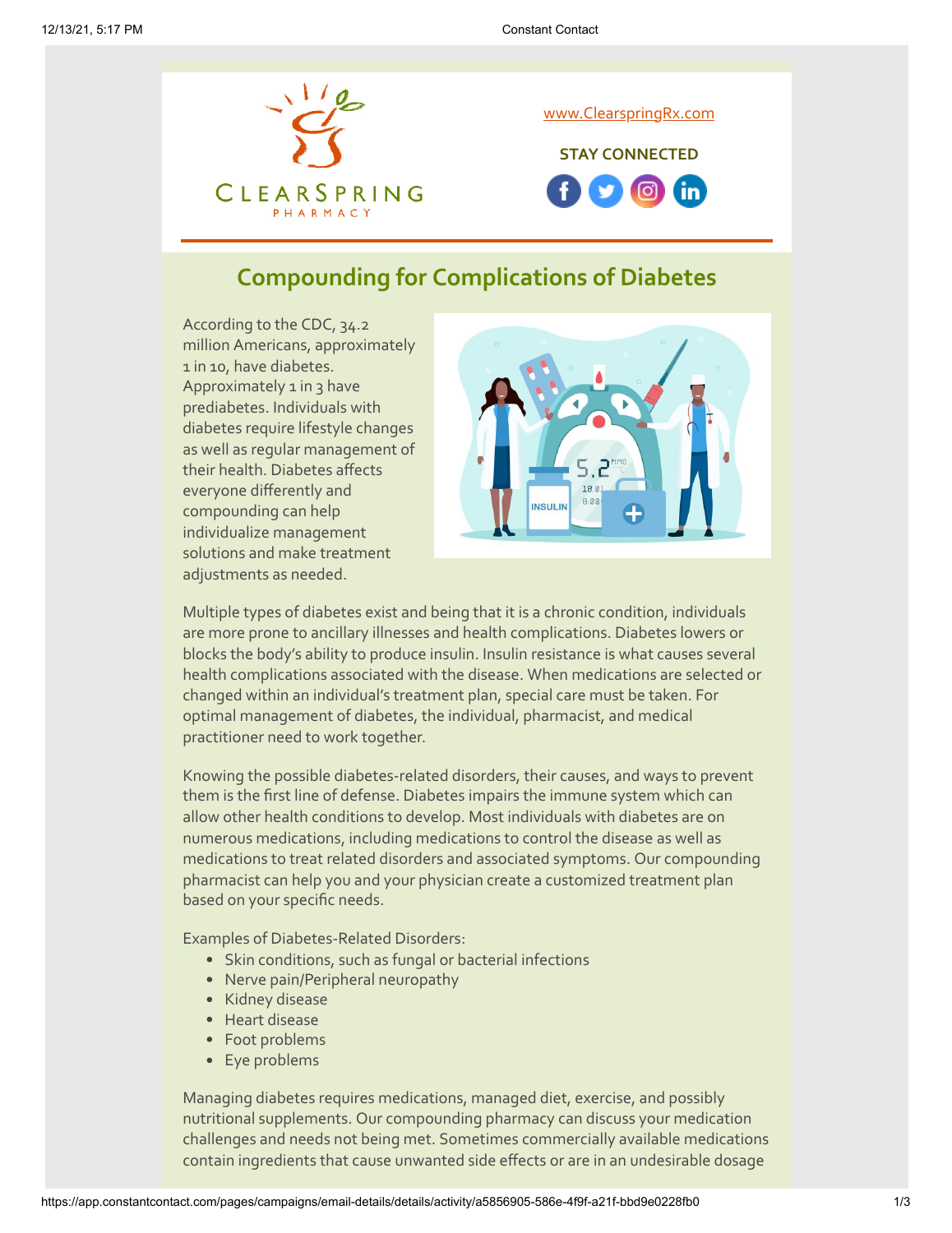form. We can compound your needed medication in a form that you can tolerate. Our pharmacy also offers a selection of high-quality nutritional supplements that may also support overall wellness.

Examples of compounded medications for diabetes-related disorders:

- Combination transdermal creams for diabetic neuropathy. Many times, a combination of medications is needed to offer relief. A combination of active ingredients in a transdermal cream can be easier to use, reduce unwanted side effects from oral dosing and medication dependence.
- Topical treatments for skin conditions can offer solutions and comfort.
- Innovative wound care options to speed the healing process and improve circulation.

*If you or a loved one is dealing with diabetes or complications from diabetes, our compounding pharmacist can be a critical part of the care team. Discuss the challenges you are experiencing, and our pharmacist can work with you and your medical practitioner to find a solution.*

©Storey Marketing. All rights reserved.

**Visit our website for the latest information about COVID-19 Testing and Vaccinations at ClearSpring Pharmacy.**

**[LEARN MORE](https://clearspringrx.com/covid-19.php)**

# **Have you been laid-off or furloughed due to COVID-19?**

If you are having trouble paying for your cash compounded prescriptions at this time, please speak to one of our professional staff members to find out how we can help you. We do not want you to discontinue or alter your medication regiment due to financial hardship. *We can help!*

Be sure to follow [@ClearspringPharmacy](https://www.instagram.com/clearspringpharmacy/) on Instagram to keep up with the latest happenings at the pharmacy and important health information!



## **Download our App**

ClearSpring mobileRx app allows you to refill prescriptions on your mobile device at your convenience. You can refill multiple prescriptions on a mobile device by entering your prescription numbers, scanning the barcode on the prescription bottles or using your Patient Profile. [LEARN MORE](https://clearspringrx.com/app.php)